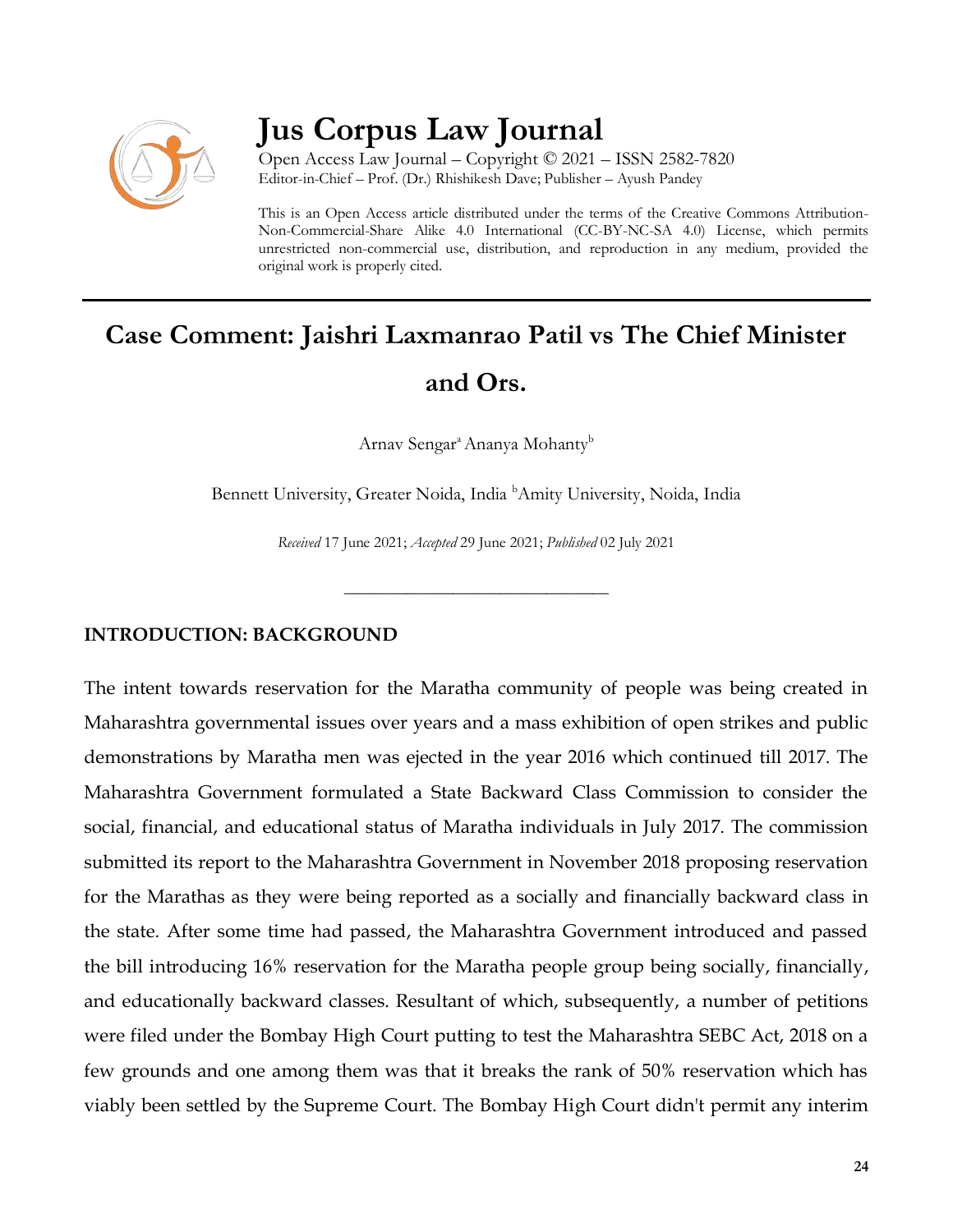stay on the demonstration and over the long haul recommended the Maharashtra government to decrease the share from 16% to 12-13%, as was proposed by the Backward Class Commission.

Various appeals were filed under the Supreme Court of India against the Bombay High Court's judgement. The case was alluded to a bigger seat of five judges in September 2020, with the open inquiry of whether the State Government has the position to characterize social and economic classes following the 102nd amendment to the Indian Constitution.

#### **TIMELINE**

 $\overline{\phantom{a}}$ 

The "Maratha" is a Hindu sect of people which predominantly lives in the State of Maharashtra. After the enactment of the Constitution of India, the President of India in the exercise of power under Article 240 designated a Commission to research the states of all such socially and educationally in backward classes, the main National Commission for backward classes didn't classify Maratha as other backward class in the state of Maharashtra and expressed: **"In Maharashtra, besides the Brahman, it is the Maratha who claimed to be the ruling community in the villages, and the Prabhu, that dominated all other communities". <sup>1</sup>**

The Second National Backward Classes Commission characterized the Maratha as a high-level caste in the Hindu community. The National Commission for Backward Classes held a formal proceeding in Mumbai, and subsequent to hearing from government authorities, the Chairman of the Maharashtra State Backward Classes Commission presented a complete report dated February 25, 1980, reasoning that the Maratha community are not a socially and educationally backward class. Contrarily they are a socially progressive and respected community**.** 

Despite the presence of a formal State OBC Commission, the Maharashtra government created a special committee led by a sitting Minister, Shri Narayan Rane, to present a report on the Maratha caste. On February 26, 2014, the Rane Committee issued its findings to the State, recommending that special reservations be established for the Maratha under Articles 15(4)

<sup>1</sup> Shriram Maheshwari, *The Mandal Commission and Mandalisation: A Critique* (Concept Publishing Co 1991)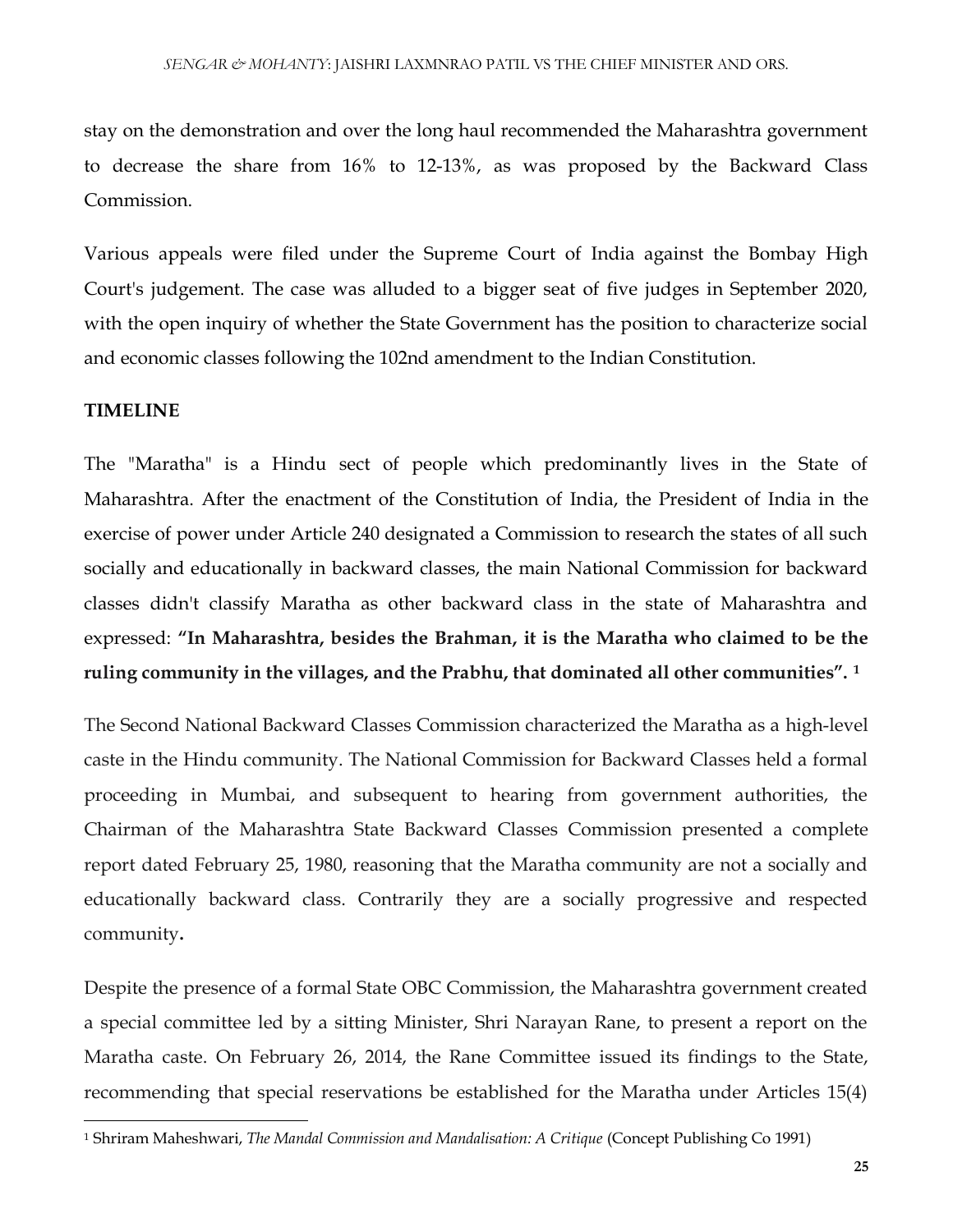and 16(4) of the Indian Constitution. On July 9, 2014, Maharashtra Ordinance No. XIII of 2014 was declared, which accommodated a 16 percent reservation for the Hindu Maratha caste. On December 23, 2014, the Maharashtra Legislature endorsed the Act, 2014, which acquired the Governor's assent on January 9, 2015, and was regarded to have gone into exercise on July 9, 2014. The National Commission for Backward Classes Act (Repealed) was passed on August 14, 2018, revoking the National Commission for Backward Classes Act of 1993.

The Constitution (102nd Amendment) Act of 2018 came full circle on August 15, 2018, further adding Articles 338B, 342A, and 366. 2 (26C). Subclause (10) of Article 338 was subsequently changed as well. The State Backward Classes Commission delivered its report on November 15, 2018, assigning the Maratha standing of individuals to be a social and financially backward class of residents with lacking representation in public administrations. Following the deliverance of the previously mentioned report, the Maharashtra government sanctioned Act, 2018, which was published on November 30, 2018.

# **INDIRA SAWHNEY JUDGEMENT**

The case is also popularly known as the Mandal Commission case. This case was chosen by a 9-judge seat of the Supreme Court in 1992, when the 'Mandal Commission Report' was the subject of contention, distinguishing 3743 standings as socially and educationally backward and suggesting a 27 percent reservation of the regressive classes in educational establishments and public service. In this significant case, the Supreme Court maintained that the Government order forcing the reservation for other backward classes on November 16, 1992. It was accepted that caste was a suitable standard of backwardness, and 11 indices of social backwardness were. An appropriate cap of 50% was set as a sensible ceiling to accomplish the objective of balance in the public eye.

## **ISSUES RAISED <sup>3</sup>**

 $\overline{\phantom{a}}$ <sup>2</sup> 'Maratha Reservation unconstitutional| The timeline of the case and the 3 questions that received unanimous opinions of all 5 judges' (*SCC Online Blog*, 6 May 2021) [<https://www.scconline.com/blog/post/tag/50](https://www.scconline.com/blog/post/tag/50-reservation/) [reservation/>](https://www.scconline.com/blog/post/tag/50-reservation/) accessed 12 June 2021

<sup>3</sup> *Jaishri Laxmanrao Patil v The Chief Minister* [2021] Civil Appeal No 3123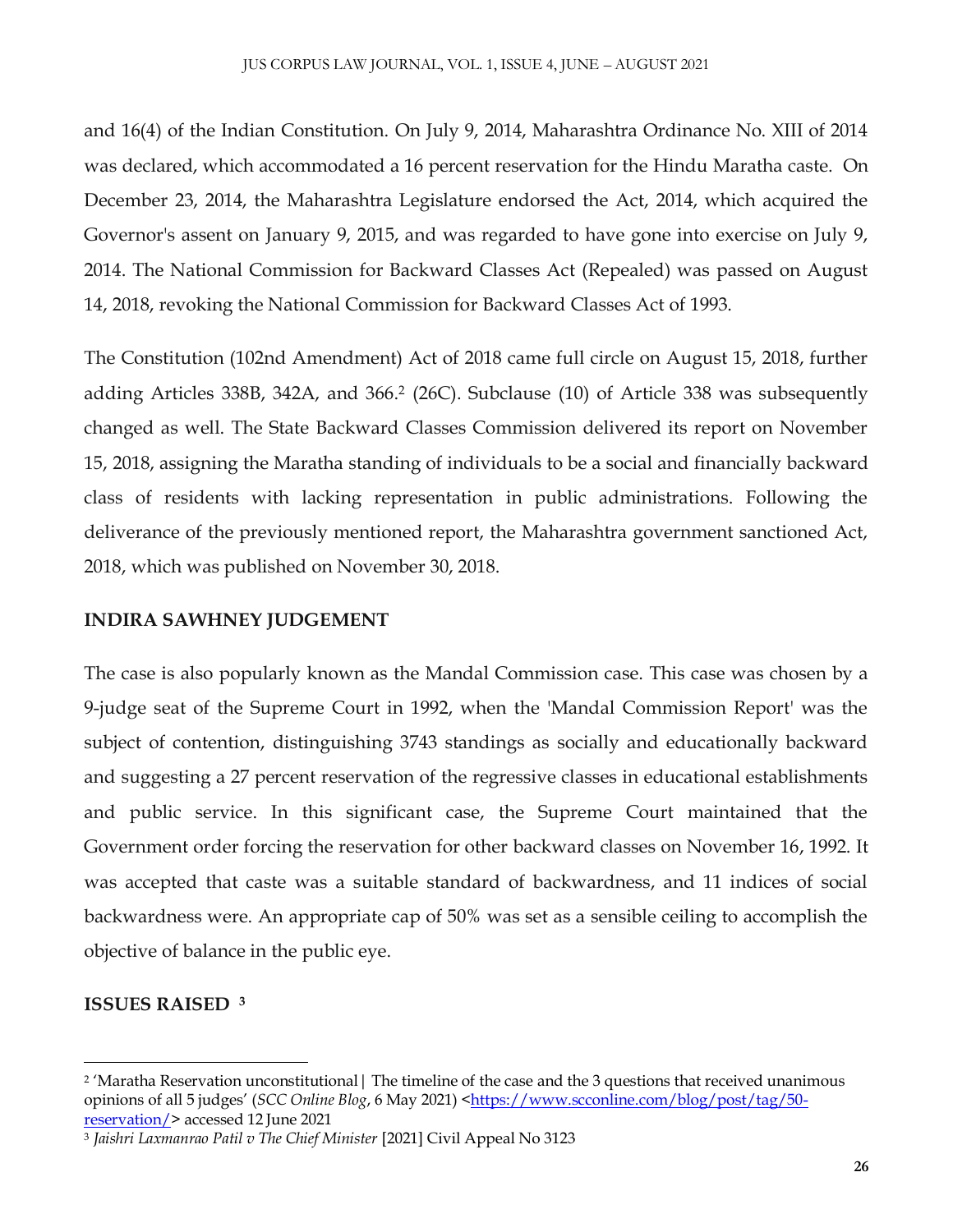There was a total of 6 issues raised in this case, which are enumerated as below:

1. Whether judgment in the case of Indra Sawhney needs to be referred to a larger bench or require a re-look by the larger bench in the light of subsequent constitutional amendments, judgments, and changes social dynamics of the society?

2. Whether the Maharashtra SEBC Act, 2018 granting reservation for the Maratha community in addition to 50% social reservation is covered by exceptional circumstances as contemplated by the Constitution Bench in Indra Sawhney's case?

3. Whether the State Government on the strength of Maharashtra State Backward Commission Report has made out a case of existence of extraordinary situation and exceptional circumstances in the State to fall within the exception carved out in the judgment of Indra Sawhney?

4. Whether the Constitution One Hundred-Second Amendment deprives the State Legislature of its powers to enact legislation determining the socially and economically backward classes and conferring the benefits on the said community under its enabling power?

5. Whether State's power to legislate in relation to "any backward class" under Article 15(4) and 16(4) is anyway abridged by Article 342(A) read with Articles 366(26c) of the Constitution of India?

6. Whether Article 342A of the Constitution abrogates the State's power to legislate or classify in respect of "any backward class of citizen" and thereby affects the federal policy/ structure of the Constitution of India?

## **JUDGEMENT**

Four opinions were issued by the Constitution Bench. On questions 1, 2, and 3, Justice Bhushan's opinion embodies the opinion of all the justices. On the following two inquiries, Justice Bhushan's is the minority assessment, while Justice Bhat's is the main assessment, with Justices Rao and Gupta agreeing. On the question for the sixth issue, Justice Bhat concurred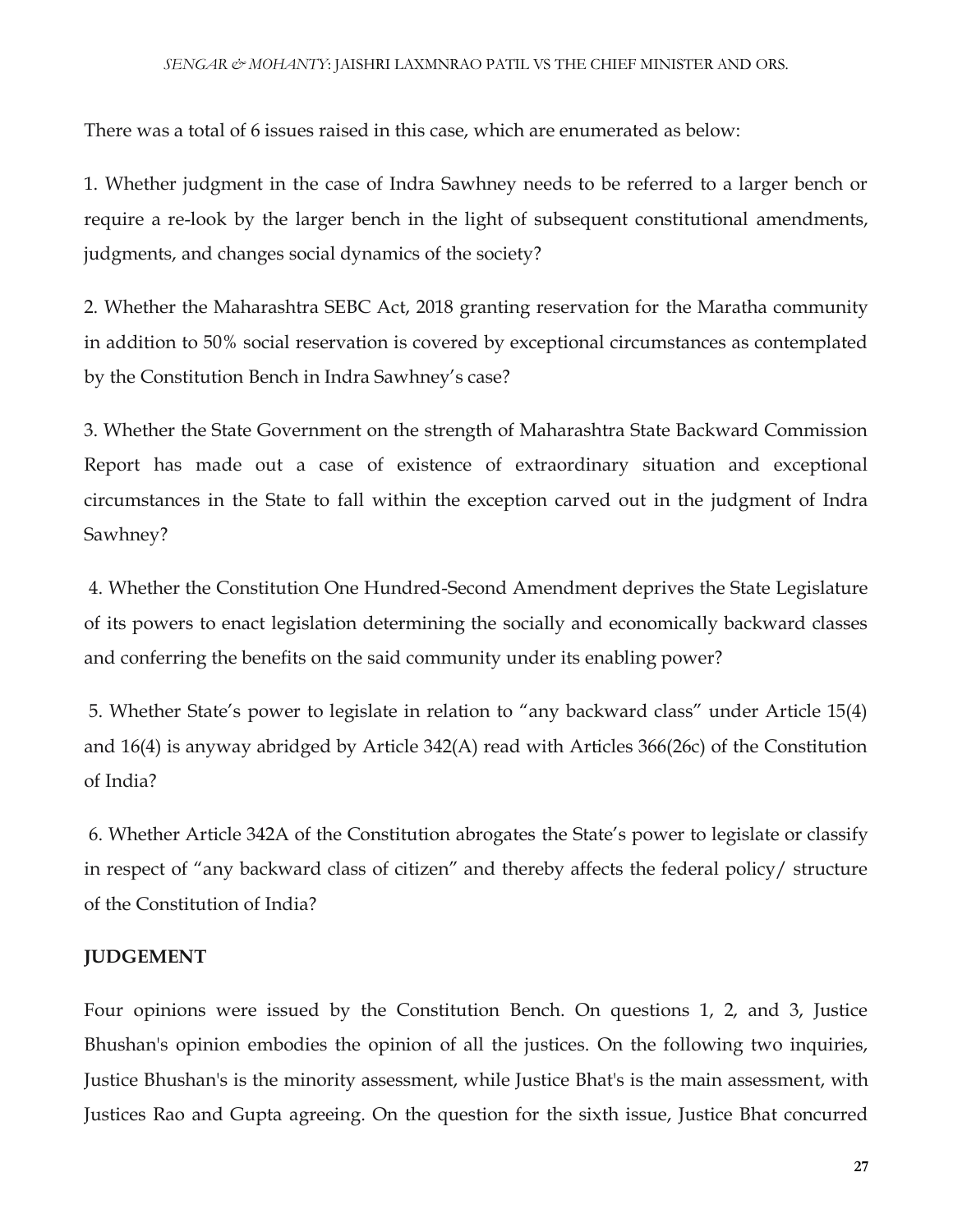with Justice Bhushan, regardless that Justices Rao and Gupta concurred with Justice Bhat as opposed to Justice Bhushan. As a result, Justice Bhat's view is the prevailing one on questions 4, 5, and 6. The consistent perspective on the Constitution Bench on the main inquiry was that there was no compelling reason to allude Indra Sawhney to a bigger bench. On the subsequent inquiry—a 50% cap on the reservation—every one of the five adjudicators concurred that Indra Sawhney's necessity of "exceptional circumstances" was not met in the enactment condemned in the current case.

On question 3—regardless of whether the Maratha group of people is backward—the court discovered, in light of the material set before it, that the Maratha people group was not "backward". On the inquiry of the fourth issue, Justice Bhat held that Article 342A does deny state lawmaking bodies the capacity to recognize socially and educationally backward classes. Subsequently, he additionally holds (in response to address 5) that the force of states to distinguish SEBCs under Articles 15 and 16 has been removed. Keeping this finding into consideration, on question 5, Justice Bhushan communicated the view that the states' ability to legislate about the backward classes under Articles 15(4) and 16(4) is not compressed by Article 342A. Thus, on the 6th inquiry, there is no infringement of the government design of the Constitution. Justice Rao's assessment manages the understanding of Article 342A and concedes to that of Justice Bhushan on the initial three inquiries. He likewise agrees with the assessment of Justice Bhat on questions 4, 5, and 6. Comparable is the situation with the short request given by Justice Gupta.

#### **ANALYSIS**

On the subject of the first issue—on which the court delivered a unanimous decision—was not an inquiry that was alluded to for arbitration. In the request for a reference, the bench of three judges comprising Justices Rao, Gupta, and Bhat had considered the opposite positions on whether Indra Sawhney's judgement ought to be revisited and reconsidered. They specifically mentioned that there was no need to rethink the verdict of the Indira Sawhney judgment as it was never flawed and constantly reinforced throughout the years. The constitution seat, in this case, has contradicted the Bombay High Court on whether or not the Marathas come under the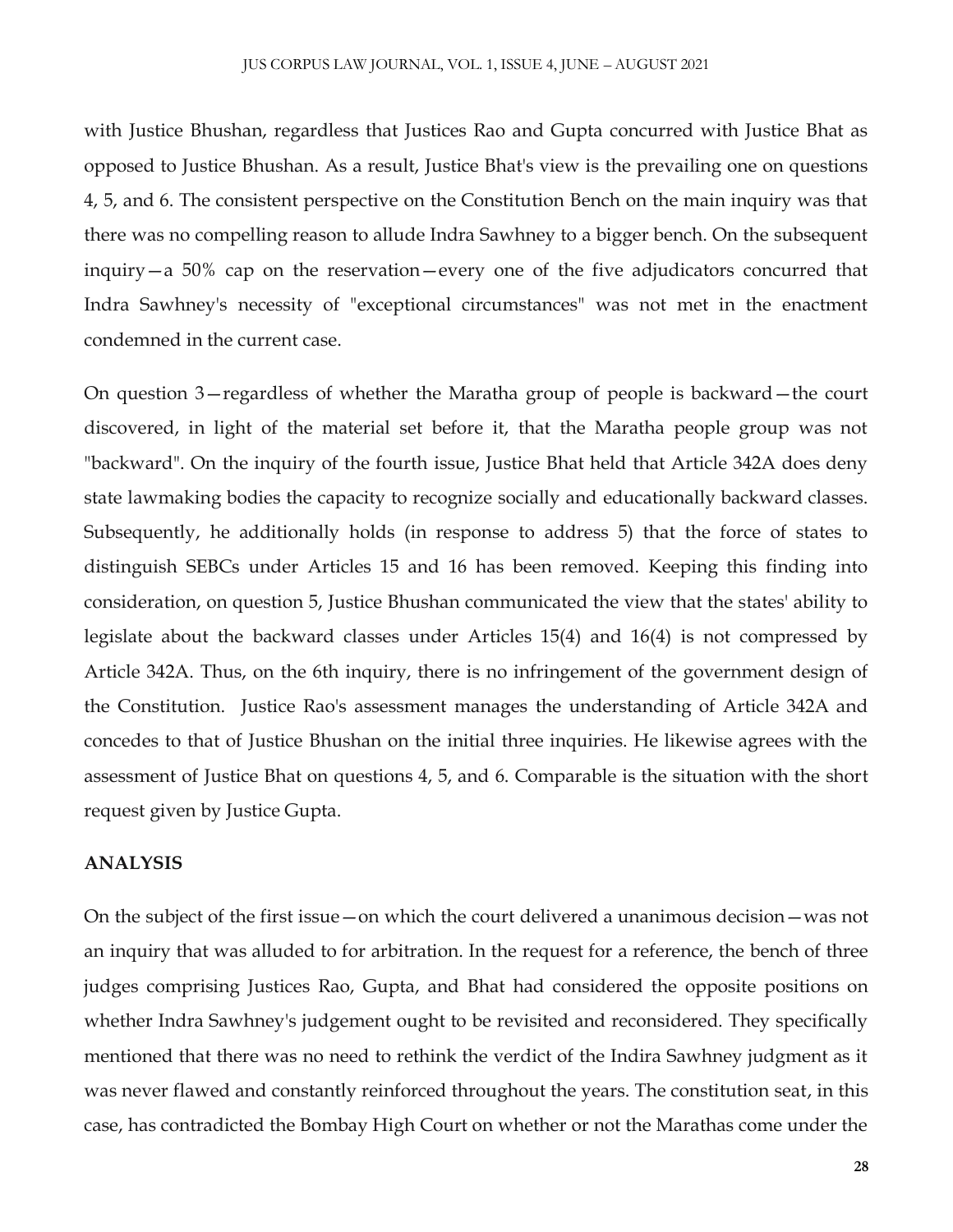SEBC. Without attempting to reassure the commission's working, the Court has taken a gander at the commission's own report and information and noticed the tremendous imperfections in the manner on which the commission based certain decisions.

Going through the information in the commission's report, the Court tracks down that the people of the Maratha community are more than "adequately represented" in the public services of the state of Maharashtra.<sup>4</sup> Though the commission had contrasted the portrayal of Marathas with the strength of representatives, the Supreme Court appropriately paid attention to that their representation ought to be contrasted with the strength of general category workers. Seen along these lines, the Supreme Court found that there is no premise to guarantee any underrepresentation justifying a reservation of occupations as per Article 16(4). The Court has shown that passing by the data that the actual commission gathered, Marathas would well be an upper caste that isn't just well represented in politics, but whose natives hold posts and seats in educational foundations. This finding adjusts to other results which have shown that Marathas as a caste are visibly superior to SCs, STs, and OBCs in the state, and by no means can be considered backward. Another ground to repeal the 2018 Maharashtra law was that it brought about reservations in Maharashtra surpassing the glass ceiling of 50% put down in the Indra Sawhney case. Here, for the sake of the state of Maharashtra, two contentions were raised. To begin with, the 50% cap on the reservation should have been reconsidered considering the changing conditions. Second, even in Indira Sawhney, it was held that 50% could be penetrated in exceptional circumstances, and the Gaikwad Commission had discovered conditions in which this breaking point could be penetrated. The Court's verdict on why Maratha reservations are unconstitutional to follow pre-decided, established standards and depend on definitive factually correct content which shows that the Maratha caste is in no way, shape, or form "socially and educationally backward." In confirming the tests set down in Indra Sawhney on these angles, the Court has guaranteed that the instrument of reservations doesn't turn into an activity in disseminating political support among prevailing ranks yet saved for social equity purposes. Be that as it may, simultaneously, in

 $\overline{\phantom{a}}$ 

<sup>4</sup> Alok Prasanna Kumar, 'On Maratha Reservations Judgment: Part-1' (*Vidhi Centre for Legal Policy*, 22 May 2021) [<https://vidhilegalpolicy.in/wp-content/uploads/2021/05/On-Maratha-Reservations-Judgement.pdf>](https://vidhilegalpolicy.in/wp-content/uploads/2021/05/On-Maratha-Reservations-Judgement.pdf) accessed 15 June 2021